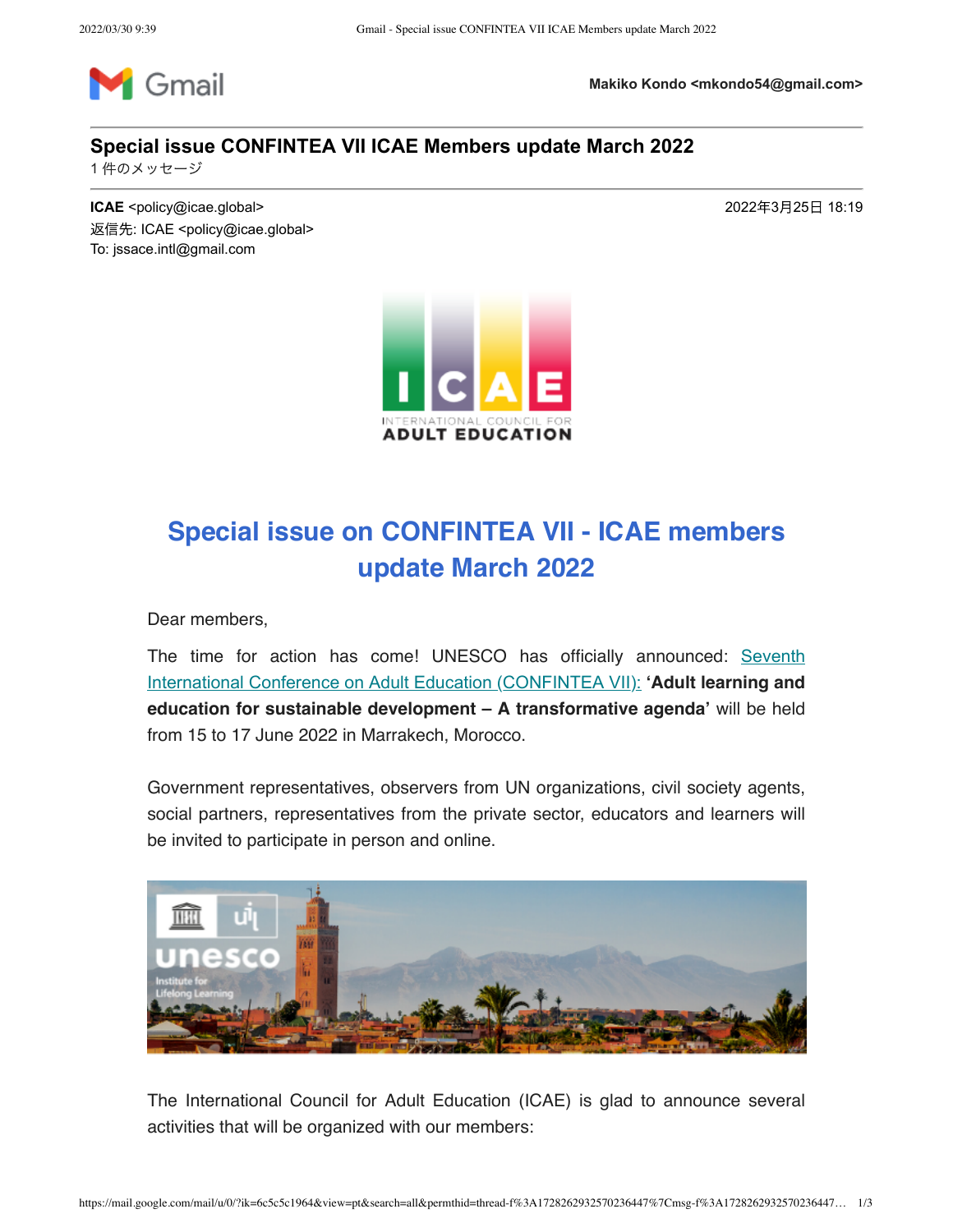- A preliminary version of the Marrakech Framework for Action has been prepared and will be released for consultation. The Public Consultation will be conducted online with dates to be announced soon. ICAE will alert you when the Online Consultation starts (since it will last only 10 days) and we will provide you with ICAE´s analysis and insights into the main messages and missing points from the CSO perspective;
- We will organise a global online meeting about the Consultation, discussing the Draft Marrakech Framework for Action. The exact date and time will be announced as soon as the opening date of the Online Consultation is known;
- Regional preparatory CSO meetings have been happening in some of the regions, thanks to the active work of our regional members. Additional regional meetings will be organized together with our regional members as we prepare for the main conference. During these meetings we will together reflect on the UNESCO regional reports and prepare our CSO input for the conference. The exact timeline for each of these meetings will be discussed with our regional members;
- We will kick-start the **ALE campaign** with a focus on the main messages of the Marrakech Framework for Action that will be relevant for the Online Consultation. The ALE campaign will be sustained as we get ready for contributing to the expected outcomes of the CONFINTEA VII;
- ICAE will organize a HYBRID Civil Society Forum on June 14 in Marrakech. This will allow both on-site but also on-line participation for our members and partners. For now, we invite you to save the date. When we have more information about local logistics ICAE will send out additional information about ways that you can participate. Please do not book your flights and hotels until we have confirmation from the organizers about numbers and venue. Please be aware that participation in the CSO Forum is different from participation in the main conference. We have been informed that there will be a limited number of participants that can be there in person, but they expect to have more participants online. This is due to the on-going COVID-19 restrictions. You will note that the UIL website clearly states that participation is by invitation only. ICAE is exploring alternative possibilities for participation and we will let you know soon. Please be aware of travel requirements for Morocco (visas and vaccination). The invitation for the CSO Forum, the link for registration, exact location and the modes of participation, as well as the programme of the CSO Forum will be sent to you soon!

Read up more and find all document also on our CONFINTEA VII Repository, which we have started together with DVV International: https://www.dvv-international. de/en/materials/global-processes-and-policy-documents/confintea

In the meantime, please alert your governments about the coming invitations for them to take part in the Online Consultation on Marrakech Framework for Action and